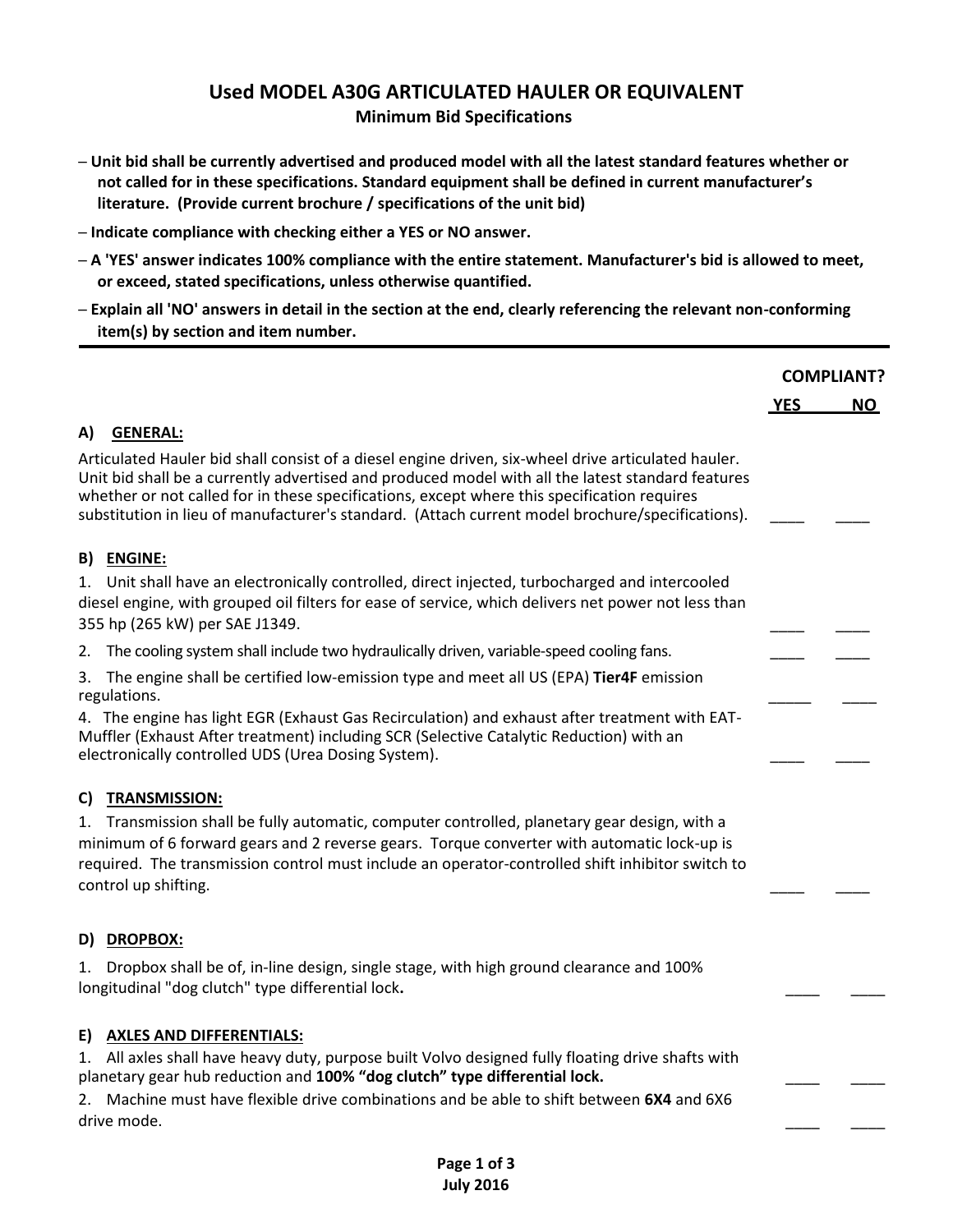3. The machine should be equipped with **an Automatic Traction Control system (ATC)** which are 100% lockable, no-slip, no-wear differential locks. The machine automatically engaging/disengaging all-wheel drive via the longitudinal differential lock and the 6x6 clutch**,**  without operator intervention. 4. All longitudinal and transverse differential locks, can be activated and deactivated manually via a floor switch in the cab. **F) BRAKES:** 1. Fully Hydraulic, wet disc brakes on all six wheels. 2. Braking shall comply with ISO 3450**.** Service brakes shall consist of a dual circuit system, one for front axle and one for rear bogie unit. 3. Emergency/parking brake shall be spring-applied, air-released disc brake on the propeller shaft independent of service brakes**.** Automatic application when machine is turned off.\_\_\_\_ \_\_\_\_ 4. An engine retarder system consisting of a compression brake combined with an exhaust brake that can be automatically engaged when the throttle pedal is released. 5. **A load and dump brake**, independent of the parking brake and operator selectable, with an automatic application of the service brakes and shifting the transmission to neutral. Selecting a gear deactivates the function, releasing the brakes. **G) HYDRAULIC SYSTEM:** 1. A closed center, load sensing hydraulic system is required and shall consist of engine-driven, variable-displacement piston pumps, with a ground-dependent hydraulic pump for supplementary steering. Steering: two double-acting cylinders. Body Dump System: two singlestage, double-acting cylinders. 2. Shall be equipped with a detent body lowering function and an in cab adjustable tipping angle function, to limit machine height. **H) STEERING:** 1. The Hauler shall have **hydro-mechanical, self-compensating** articulated steering with mechanical feedback and ±45 degree steering angle. The steering system and back-up secondary steering system complies with ISO 5010. **I) ELECTRICAL SYSTEM:** 1. A 24-volt electrical system shall be provided. An alternator with a minimum rating of 80 amps. Batteries shall be rated a minimum of 170 Ah per battery. **J) CAB:** 1. A pressurized, heated, electronic climate control system including air conditioning, and filtered air cab. ROPS/FOPS tested and approved in accordance with SAE J1040/ISO 3471 and SAE J231/ISO 3449 standards. 2. Cab shall have a centrally positioned operator position above the front axle and a full-glass door feature for excellent visibility and a reverse camera with an in cab color monitor. 3. The cab shall be insulated to minimize noise with internal sound level maximum of 74 dB (a) per ISO 6396 standard.